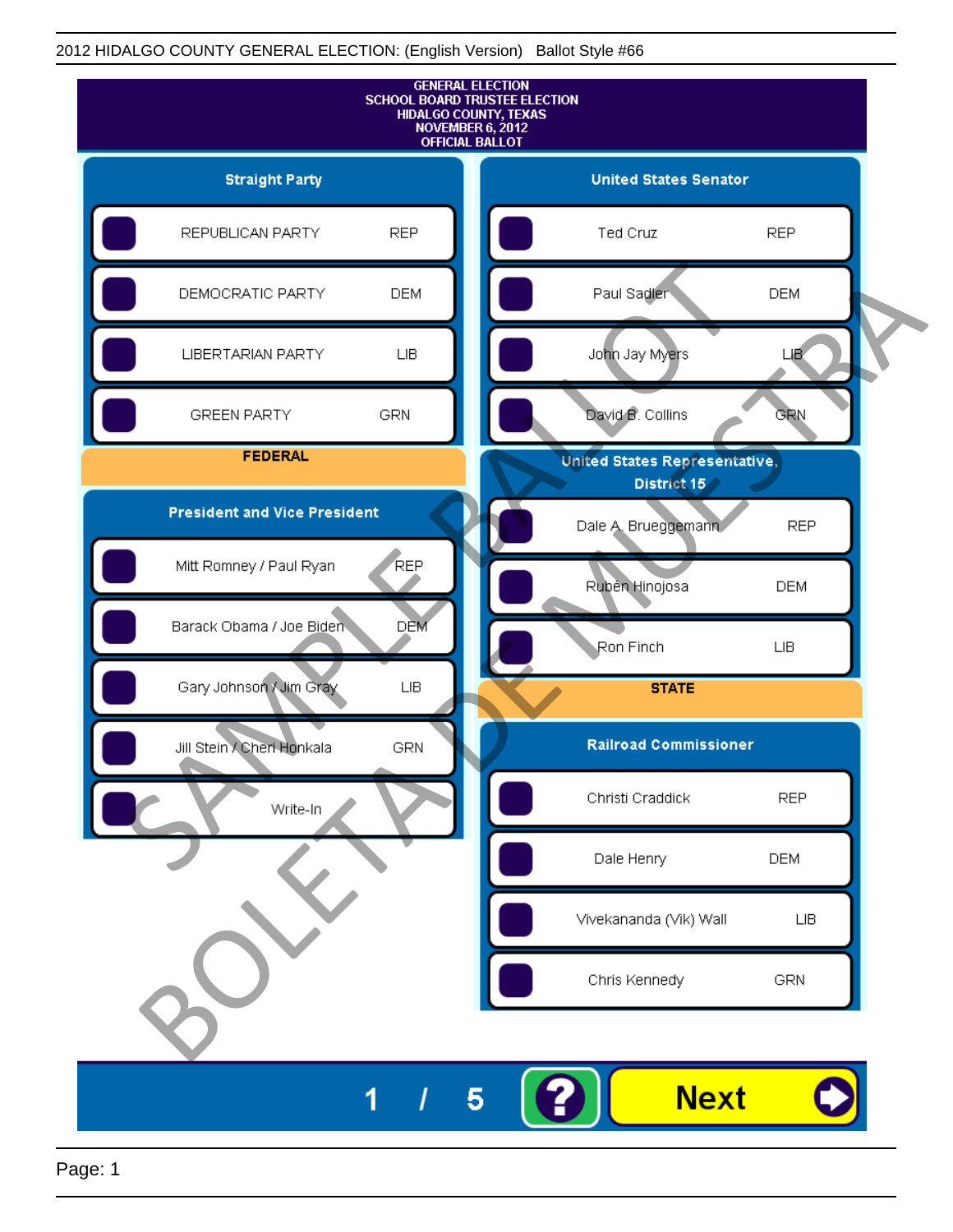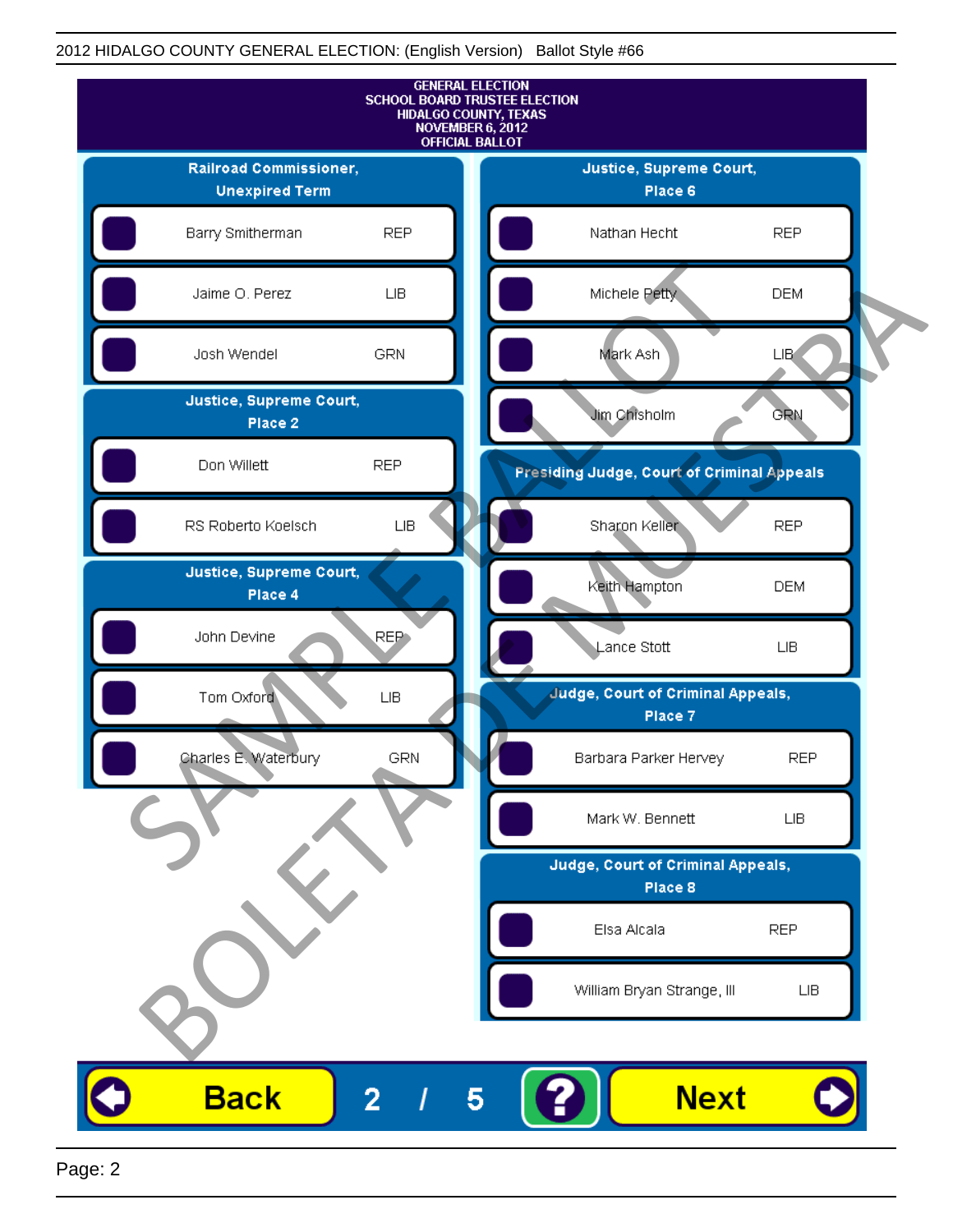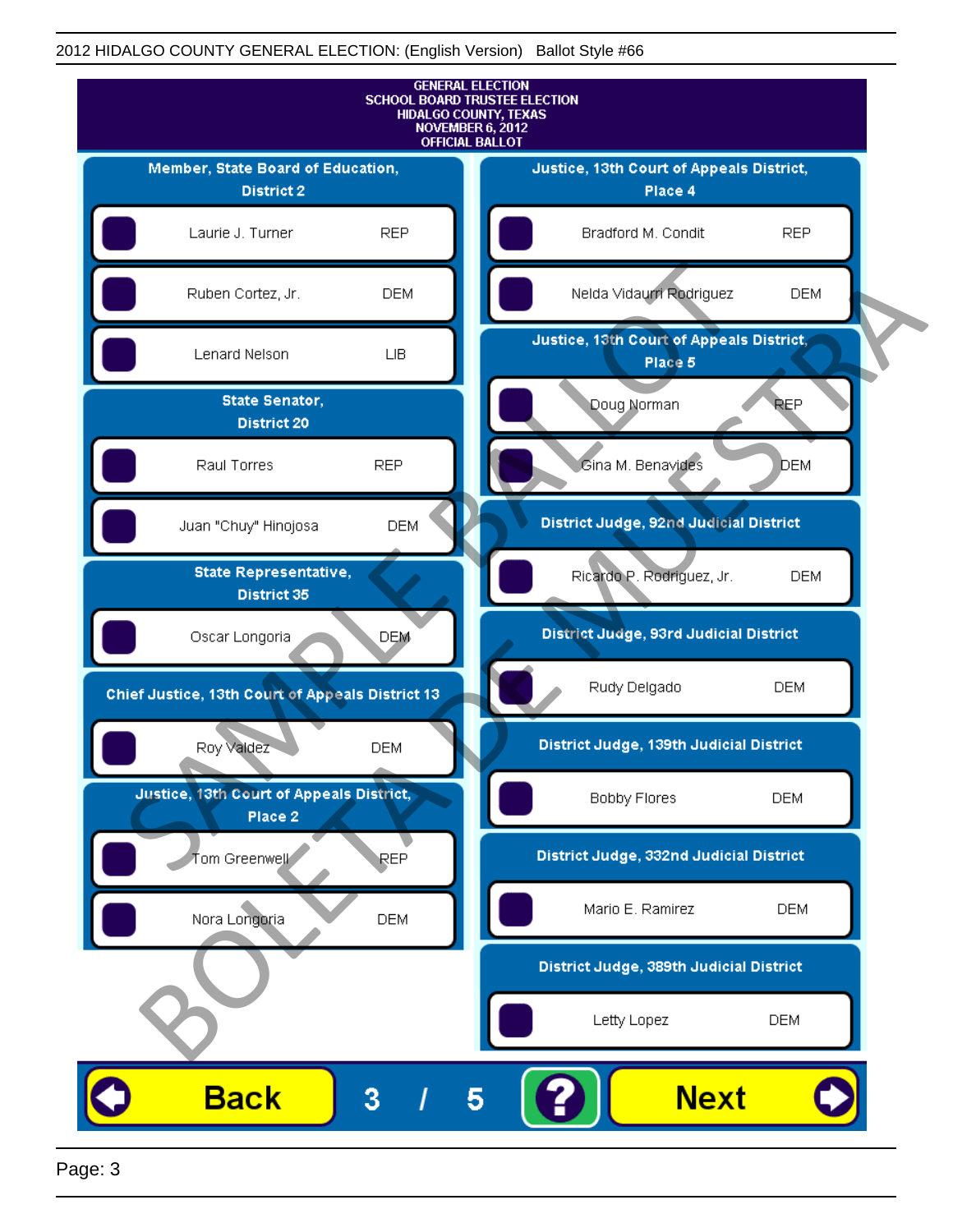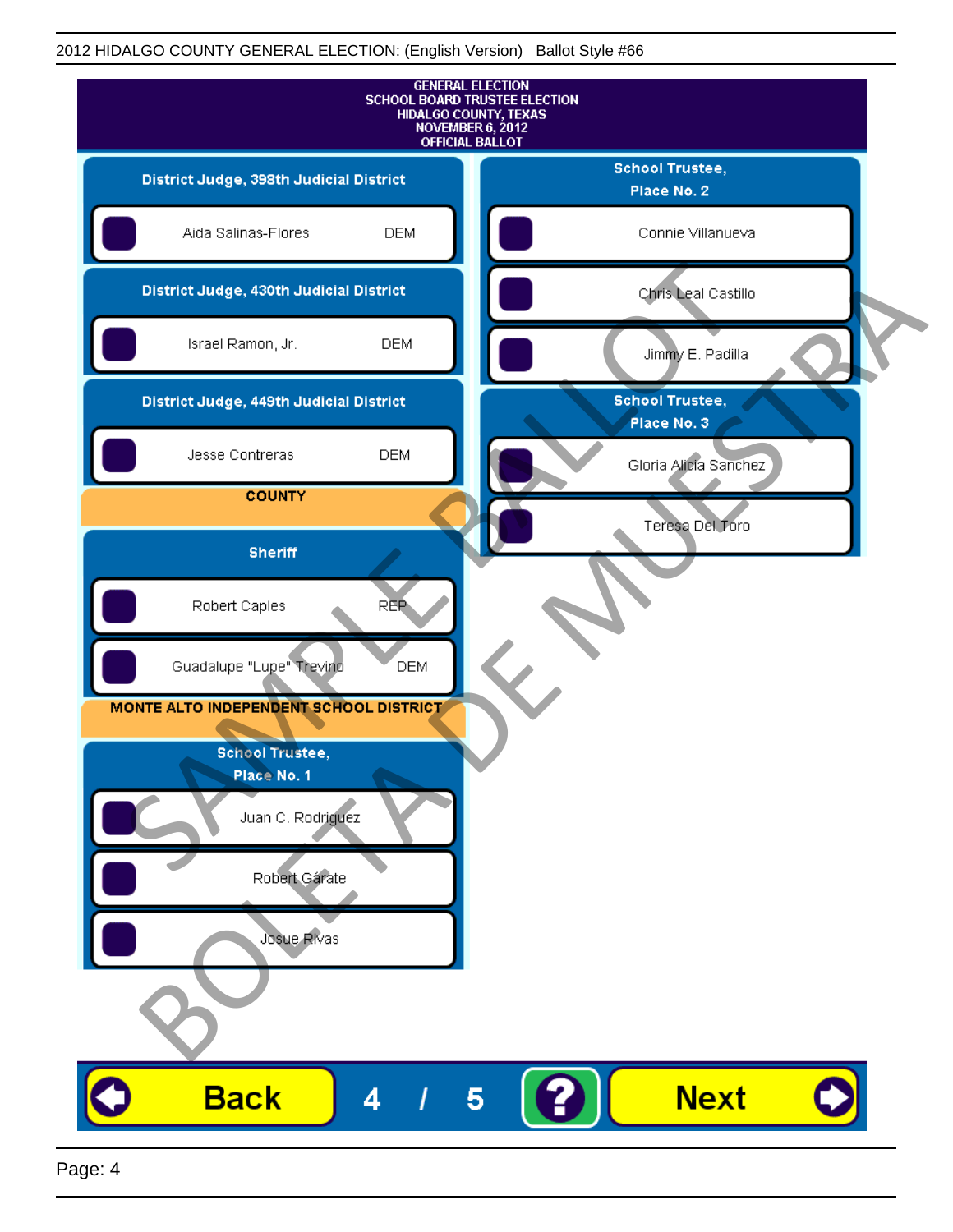## **GENERAL ELECTION** SCHOOL BOARD TRUSTEE ELECTION<br>HIDALGO COUNTY, TEXAS<br>NOVEMBER 6, 2012 **OFFICIAL BALLOT**

Review

#### UNOPPOSED CANDIDATES DECLARED ELECTED

Judge, County Court at Law No. 7 Sergio Valdez (DEM)

County Tax Assessor-Collector

Fall Paul Visitera, Precinct No. 1<br>
County Commissioner, Precinct No. 1<br>
SAC. Cutellar JF: (DEM)<br>
County Commissioner, Precinct No. 2<br>
Ulattice of the Peace, Precinct No. 2 Place 1<br>
Counter M. "Bobby" Contrers (DEM)<br>
Ulatt County Commissioner, Precinct No. 1<br>
Accounts: A County Commissioner, Precinct No. 3<br>
Use of the Peace, Precinct No. 1<br>
Siste of the Peace, Precinct No. 1<br>
There is a control of the County Commission (DEM)<br>
There is a cont

**Back** 

5

5



Page: 5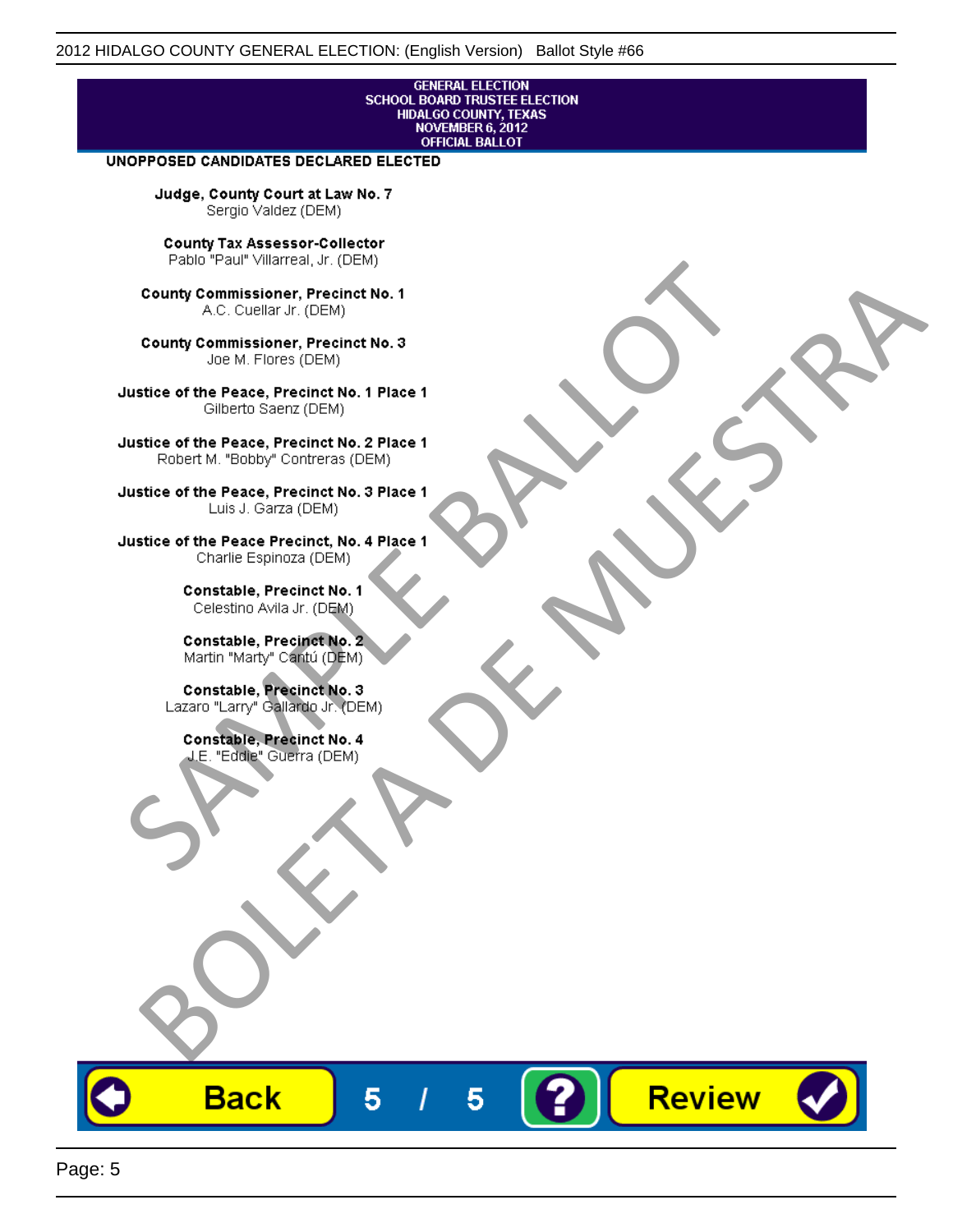# **Summary Ballot Instructions**

Press the candidate name or contest title to return to a contest.

Vote button will light up when

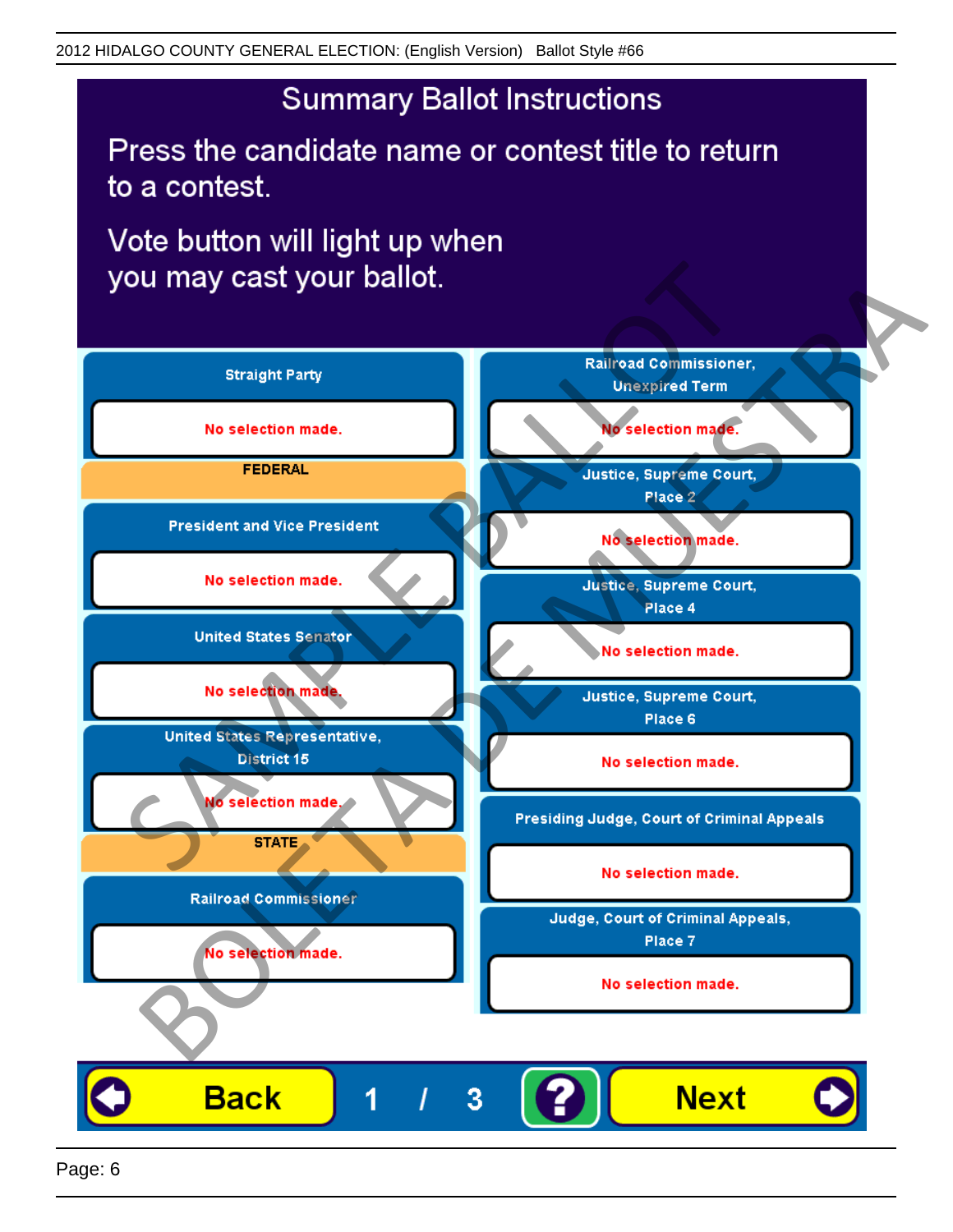## **Summary Ballot Instructions**

Press the candidate name or contest title to return to a contest.

Vote button will light up when



Page: 7